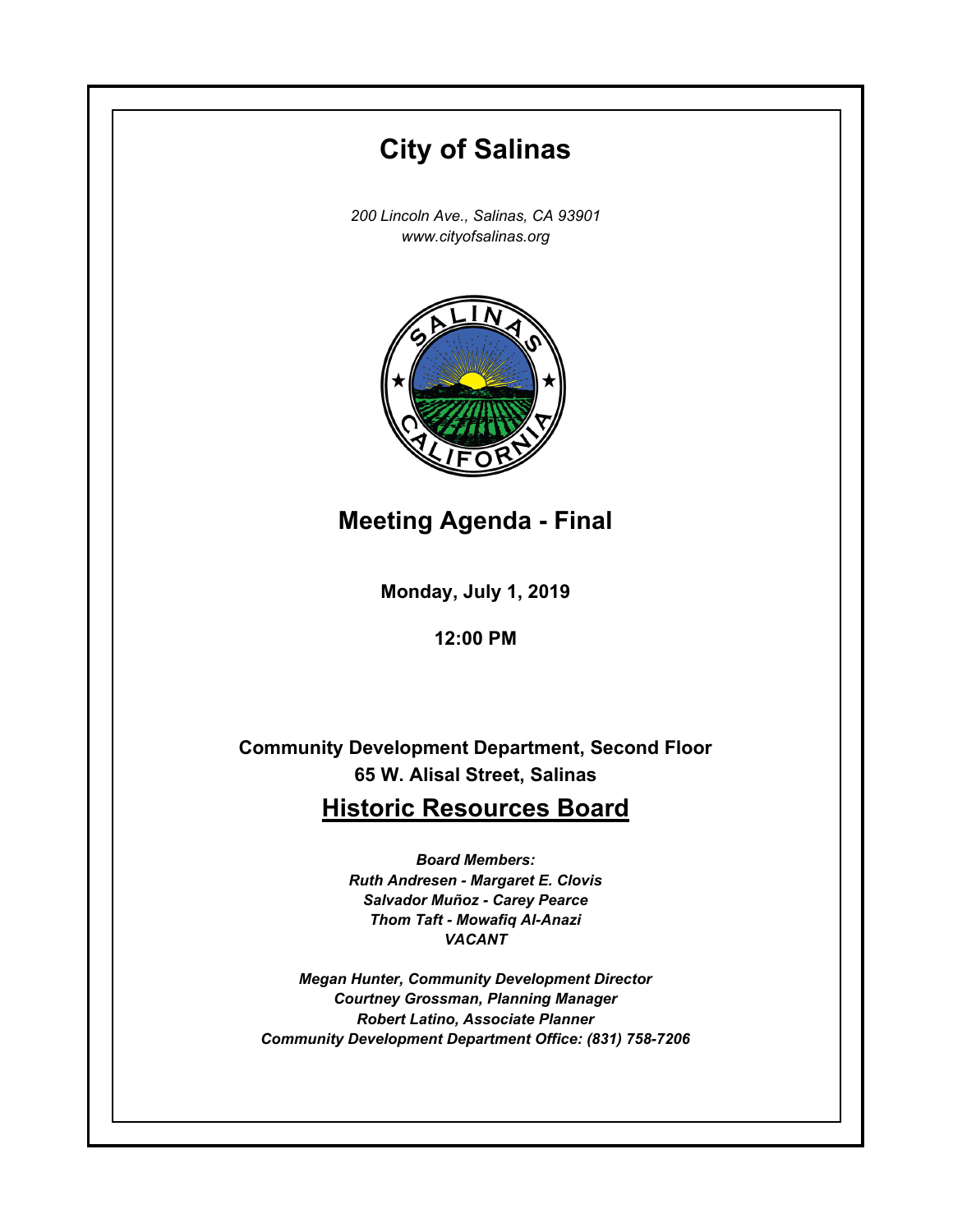# **PLEDGE OF ALLEGIANCE**

# **ROLL CALL**

# **WELCOME AND STAFF INTRODUCTIONS**

## **PUBLIC COMMENT TIME RESTRICTIONS**

*Public comments generally are limited to two minutes per speaker; the Chair may further limit the time for public comments depending on the agenda schedule.*

# **GENERAL PUBLIC COMMENTS**

*Receive public communications from the audience on items that are not on the agenda and that are in the City of Salinas' subject matter jurisdiction. Comments on Consent or Consideration items should be held until the items are reached. The public may request that the committee consider adding an item for consideration on a future agenda. The public may comment on scheduled agenda items as they are considered. In order to be respectful of all speakers' views and to avoid disruption of the meeting, the audience shall refrain from applauding or jeering speakers who have been recognized by the Chair.*

## **CONSENT**

| ID#19-350 | Approval of minutes from December 3, 2018 Historic Resources Board |
|-----------|--------------------------------------------------------------------|
|           | meeting.                                                           |
|           | <b>Becommondation:</b> Approve the minutes                         |

*Recommendation:* Approve the minutes.

# **CONSIDERATIONS**

# **PUBLIC HEARINGS**

# **OTHER BUSINESS**

*Founders Day Discussion*

# **FOLLOW UP REPORTS**

#### **FUTURE AGENDA ITEMS**

# **ADJOURNMENT**

*Confirmation of attendance at next meeting prior to adjournment.*

**\_\_\_\_\_\_\_\_\_\_\_\_\_\_\_\_\_\_\_\_\_\_\_\_\_\_\_\_\_\_\_\_\_\_ Administrative Secretary/Maira Flores**